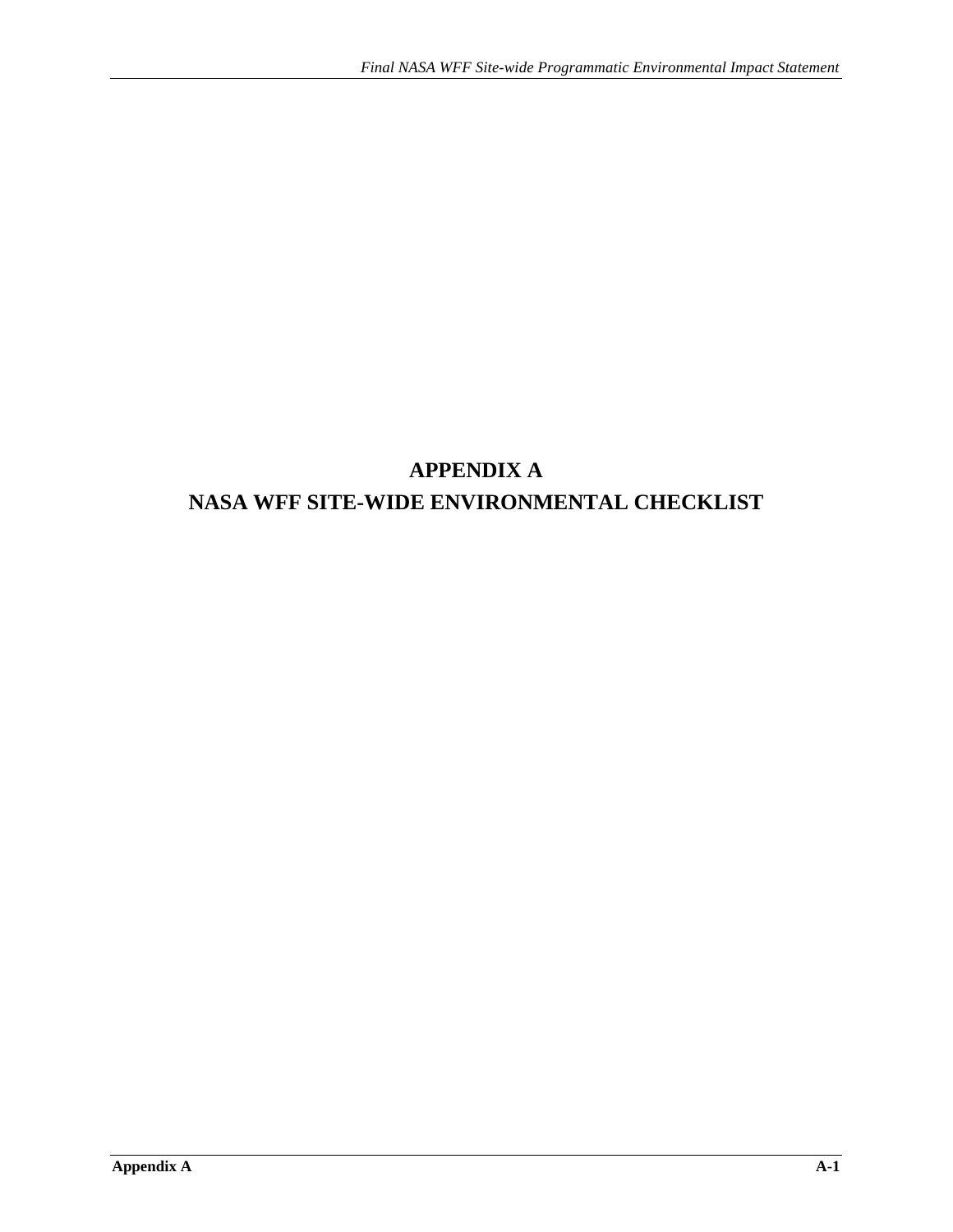(This page intentionally left blank)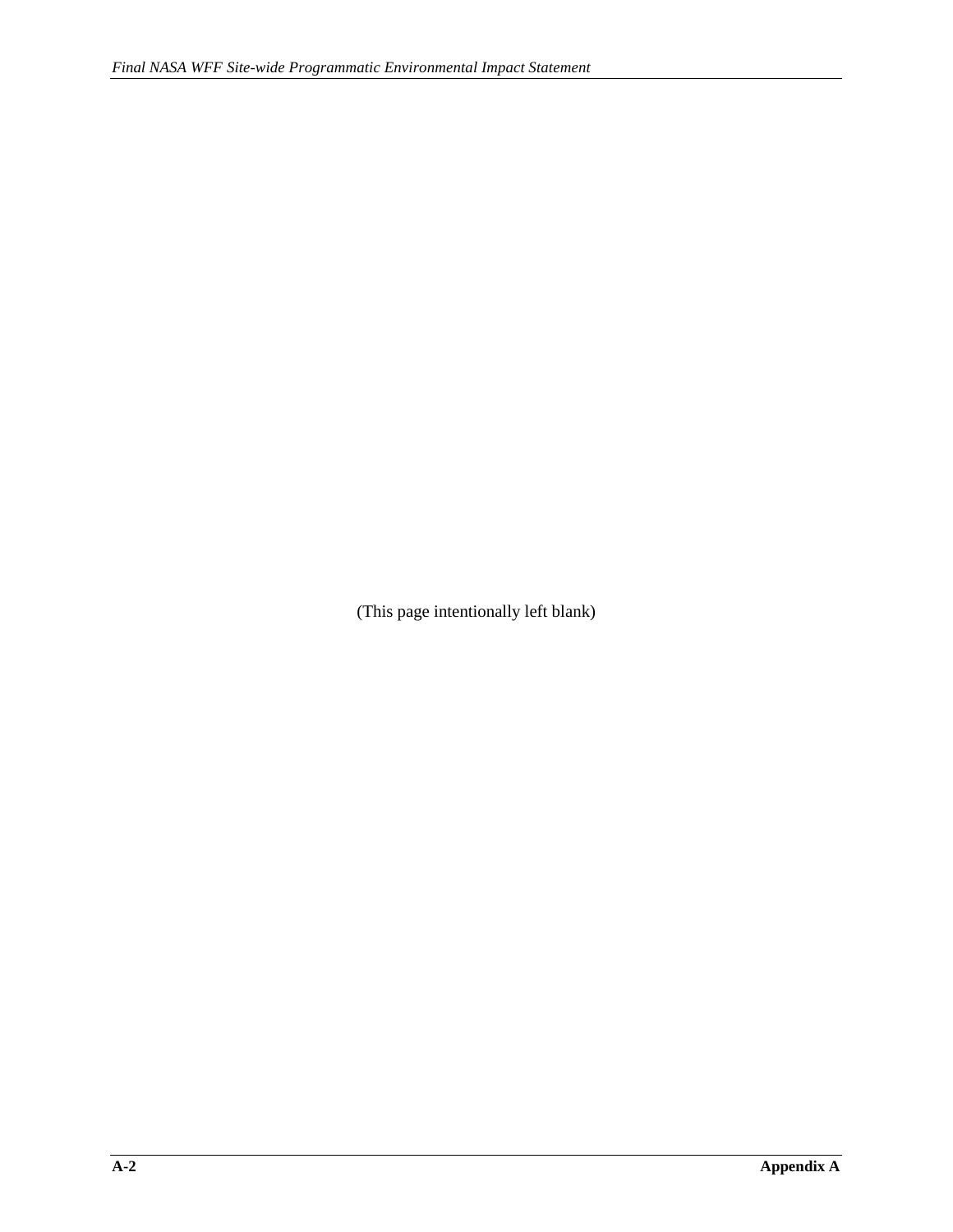# **NASA GSFC Wallops Flight Facility**

| Site-wide Programmatic Environmental Impact Statement |                            |           |  |  |  |  |  |  |
|-------------------------------------------------------|----------------------------|-----------|--|--|--|--|--|--|
| <b>Environmental Checklist</b>                        |                            |           |  |  |  |  |  |  |
| PROJECT NAME:                                         | <b>PROJECT START DATE:</b> |           |  |  |  |  |  |  |
| PROJECT CONTACT:                                      | TELEPHONE:                 | MAILSTOP: |  |  |  |  |  |  |

*Instructions: This checklist is to be completed for proposed NASA actions at Wallops Flight Facility (WFF) to determine if the action is covered by the NASA WFF Site-wide Programmatic Environmental Impact Statement (PEIS). If the action is covered by the Site-wide PEIS (as determined by this checklist) a Record of Environmental Consideration (REC) will be prepared documenting the determination, and no further NEPA documentation will be required. If the checklist indicates the need for additional analysis or that the action is not adequately covered under the Site-wide PEIS, then a REC will be prepared that includes sufficient documentation of the additional analysis to support a determination of no significant impact. An Environmental Assessment (EA) or Environmental Impact Statement (EIS) will be completed if substantial additional analysis is required to determine direct, indirect, or cumulative impacts.*

*This Environmental Checklist and the Site-wide PEIS are only applicable to NASA WFF actions and customer actions that use NASA-owned facilities at WFF.*

## **SECTION I. PROJECT ELIGIBILITY FOR COVERAGE UNDER THE SITE-WIDE PEIS PROJECT DESCRIPTION:**

### **PROJECT OWNER AND LOCATION:**

### **Is the project listed in Site-wide PEIS Table 3.0-2 as requiring additional NEPA review? Yes \_\_\_\_ No \_\_\_\_**

| If the proposed project includes any of the following actions, it may require additional analysis or further |                          |                     |                 |                          |                           |                  |  |  |
|--------------------------------------------------------------------------------------------------------------|--------------------------|---------------------|-----------------|--------------------------|---------------------------|------------------|--|--|
| <b>NEPA</b> review.                                                                                          |                          |                     |                 |                          |                           |                  |  |  |
| <b>Construction</b>                                                                                          | <b>Routine/Recurring</b> | <b>Research and</b> | Airfield/       | <b>Rockets</b>           | <b>Balloons</b>           | <b>Unmanned</b>  |  |  |
|                                                                                                              | Activities and           | <i>Education</i> /  | Aircraft        | <i><b>Operations</b></i> |                           | Aerial           |  |  |
|                                                                                                              | <i>Maintenance</i>       | Payloads            |                 |                          |                           | <b>Systems</b>   |  |  |
| Construction                                                                                                 | New fabrication.         | Electromagnetic     | Alteration of   | Over 18 orbital.         | Larger than               | Aerial: exceed   |  |  |
| not listed in                                                                                                | fueling, fuel            | radiation.          | airspace or     | 60 sub-orbital.          | $1.000,000 \text{ m}^3$   | 3,900 sorties or |  |  |
| <b>PEIS Tables</b>                                                                                           | storage, or payload      | biological          | runways, or     | 30 drones.               | $(40,000,000 \text{ cf})$ | louder than      |  |  |
| $2.5-1$ or                                                                                                   | processing facilities    | agents, or          | exceedance of   | or 20 projectiles        | or with a                 | Viking 300;      |  |  |
| $2.5 - 2$ , or                                                                                               |                          | chemical            | $61,000$ annual | per year,                | payload larger            | Land/Aquatic:    |  |  |
| listed in                                                                                                    |                          | releases greater    | airfield        | $or >$ Castor            | than $4,000$ kgs          | exceed Theseus   |  |  |
| Table 3.0-2 as                                                                                               |                          | those listed in     | operations      | 1200 or Atlas V          | $(8,000$ lbs)             | vehicle          |  |  |
| requiring                                                                                                    |                          | PEIS Table          | (cumulative)    | launch vehicle           |                           | specifications   |  |  |
| additional                                                                                                   |                          | $2.4 - 9$           |                 |                          |                           |                  |  |  |
| review                                                                                                       |                          |                     |                 |                          |                           |                  |  |  |